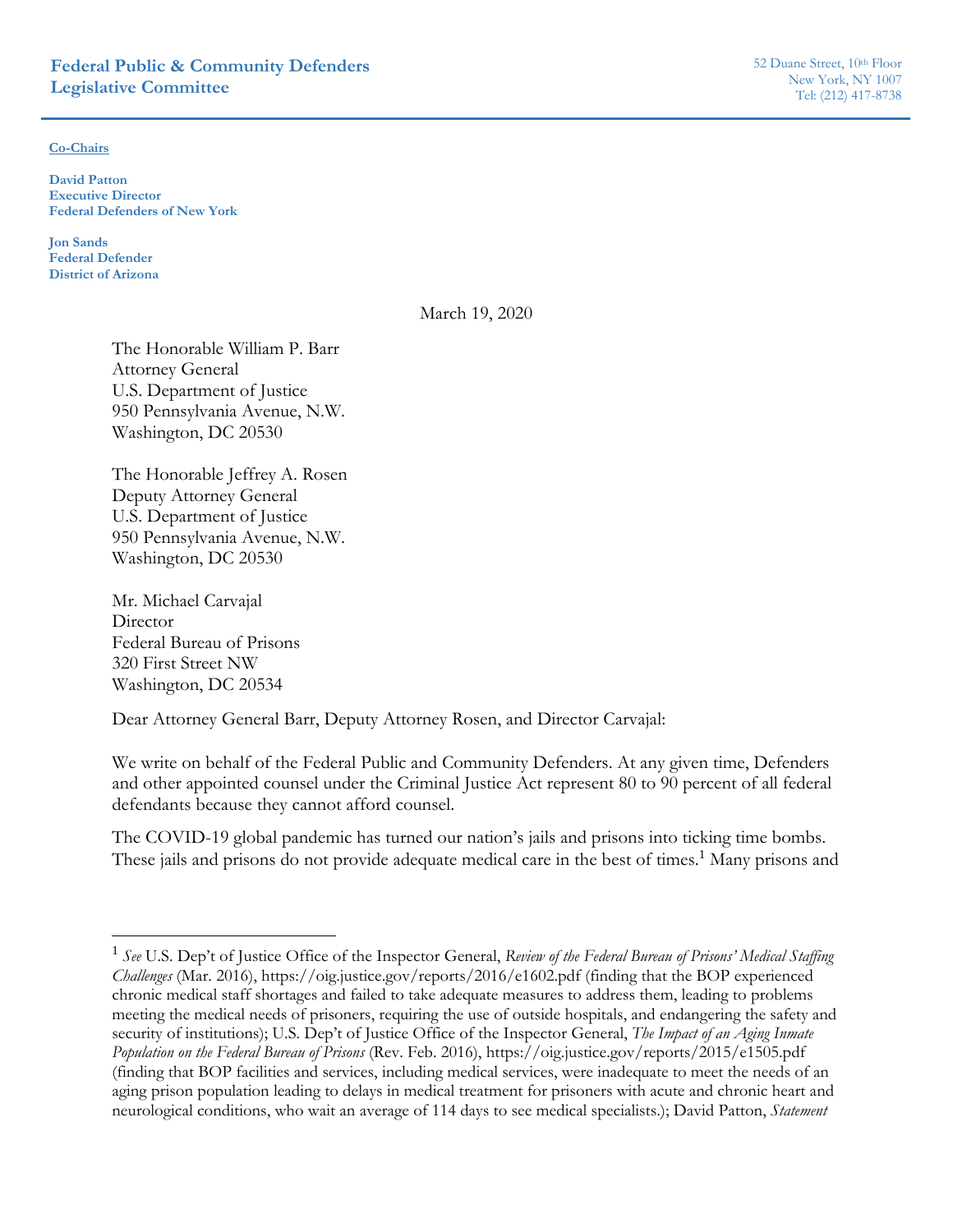pretrial detention facilities are dramatically understaffed,<sup>2</sup> and populated by individuals who are older and medically compromised.<sup>3</sup> Today, the Bureau of Prisons (BOP) confirmed that two staff members were presumed positive for COVID-19, marking the first possible cases in the federal prison system.<sup>4</sup> They are surely not the last. As BOP has itself acknowledged, the risks of the rapid transmission of contagion in the tight quarters of prisons and jails present major challenges in keeping inmates and staff safe and healthy.<sup>5</sup> This stark reality has been widely recognized.<sup>6</sup>

Lowering the population of prisons and jails is the simplest and most effective way to disrupt the transmission of COVID-19. Our clients and other incarcerated individuals—along with the correctional officers, attorneys, and contractors who spend their days moving between prisons and

<sup>3</sup> *See* U.S. Dep't of Justice Office of the Inspector General, *The Impact of an Aging Inmate Population on the Federal Bureau of Prisons*, 1 (Rev. Feb. 2016) (From FY 2009 to FY 2013 "the number of inmates age 50 and older in BOP-managed institutions was the fastest growing segment of the BOP population, increasing by 25 percent."); Erica Zunkel, *18 U.S.C. § 3553(a)'s Undervalued Sentencing Command: Providing a Federal Criminal Defendant with Rehabilitation, Training, and Treatment in "the Most Effective Manner*," Notre Dame J. Int'l & Comp. L., Vol. 9: Issue 1, Article 5, at 57– 61 (2019) (detailing how, even before this crisis, the BOP's overcrowding, staffing shortages, and treatment approach compromise its ability to provide adequate medical care to people in federal prisons, in particular those fifty and older).

<sup>4</sup> *See* Cassidy McDonald, *Federal Prison Workers Say Conflicting Orders on Coronavirus Response is Putting Lives at Risk*, CBS News (Mar. 19, 2020), https://www.cbsnews.com/news/coronavirus-prison-federal-employeessay-conflicting-orders-putting-lives-at-risk-2020-03-19/.

<sup>5</sup> *See* Fed. Bureau of Prisons, Program Statement 6190.04: Infectious Disease Management (2014).

<sup>6</sup> *See* Joseph A. Bick, *Infection Control in Jails and Prisons*, 45 Clinical Infectious Diseases 1047-155 (2007), https://doi.org/10.1086/521910; Gregg S. Gonsalves, et al., *Achieving A Fair And Effective COVID-19 Response: An Open Letter to Vice-President Mike Pence, and Other Federal, State, and Local Leaders from Public Health and Legal Experts in the United States* (March 2, 2020), https://bit.ly/2W9V6oS (open letter signed by 815 experts in public health, law, and human rights); *see also*, Danielle Ivory, *'We Are Not a Hospital': A Prison Braces for the Coronavirus,* N.Y. Times (Mar. 17, 2020), https://www.nytimes.com/2020/03/17/us/coronavirusprisons-jails.html; Martin Kaste, *Prisons and Jails Worry About Becoming Coronavirus 'Incubators'*, NPR (March 13, 2020), https://www.npr.org/2020/03/13/815002735/prisons-and-jails-worry-about-becoming-coronavirusincubators; Keri Blakinger & Beth Schwarzapfel, *How Can Prisons Contain Coronavirus When Purell is a Contraband?*, ABA JOURNAL (March 13, 2020), https://www.abajournal.com/news/article/when-purell-iscontraband-how-can-prisons-contain-coronavirus; Jennifer Hansler & Kylie Atwood, *Pompeo Calls for Humanitarian Release of Wrongfully Detained Americans in Iran Amid Coronavirus Outbreak*, CNN (Mar. 10, 2020), https://cnn.it/2W4OpV7.

 *from Federal Defenders of New York*, Federal Defenders of New York (Mar. 8, 2020), https://federaldefendersny.org/about-us/news/statement-from-federal-defenders-of-new-york.html.

<sup>2</sup> *See Oversight of the Federal Bureau of Prisons and Implementation of the First Step Act of 2018: Hearing before the Subcomm. on Crime, Terrorism, and Homeland Security of the H. Comm. on the Judiciary*, 115th Cong. 2-4 (2019) (statement of Kathleen Hawk Sawyer, Director, Fed. Bureau of Prisons).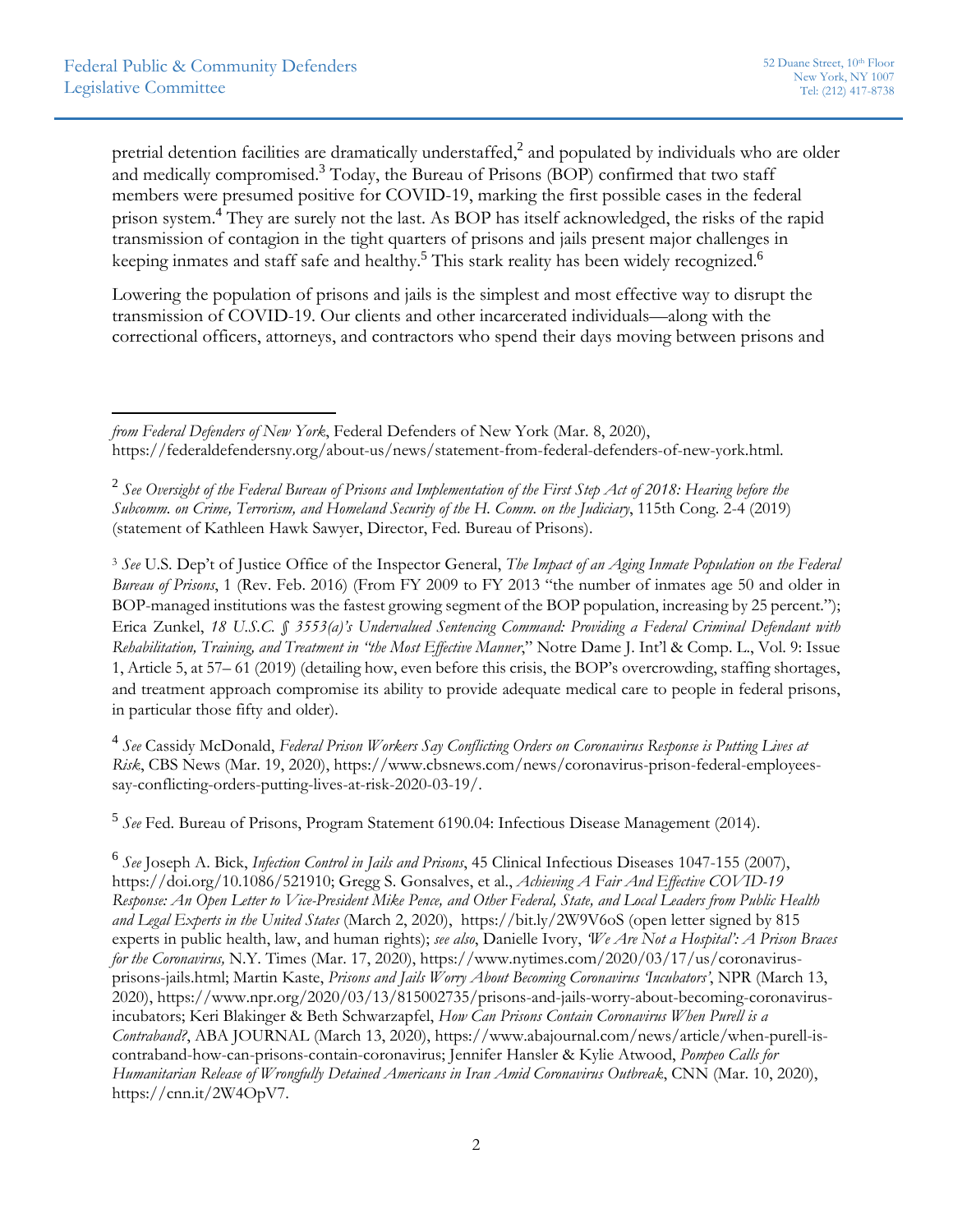the public—are in grave and imminent danger.<sup>7</sup> We urge you to use existing authority to take immediate and decisive action to both reduce the number of people entering federal detention and release individuals who are already incarcerated. Failure to do so may well be a death sentence for many.

It is imperative that the Department of Justice immediately take the following two steps:

- 1. Direct all United States Attorneys' Offices to minimize arrests, decline to seek detention of individuals at their initial appearance in court and consent to the release of those already detained except in cases involving a specific and substantial risk that a person will cause bodily injury to or use violent force against the person of another; and
- 2. Direct BOP to utilize its existing authorities under the First Step Act and Second Chance Act to maximize the use of community corrections and compassionate release.

# **A. The Department of Justice Should Take Immediate Measures to Suspend New Arrests, Reduce Court Appearances, And Reduce Pretrial Detention.**

Numerous state and local jurisdictions have already taken smart steps to dramatically reduce the number of people entering and remaining in detention.<sup>8</sup> DOJ and Immigrations and Customs

<sup>7</sup> Over 175,000 individuals are incarcerated in federal prisons and jails, and thousands of people move in and out of federal prisons every day. *See* U.S. Fed. Bureau of Prisons, *Statistics*, https://www.bop.gov/about/statistics/population\_statistics.jsp.

<sup>8</sup> *See, e.g.*, Tim Prudente & Phillip Jackson, *Baltimore State's Attorney Mosby to Stop Prosecuting Drug Possession, Prostitution, and Other Crimes Amid Coronavirus*, Baltimore Sun (Mar. 18, 2020),

https://www.baltimoresun.com/coronavirus/bs-md-ci-cr-mosby-prisoner-release-20200318 u7knneb6o5gqvnqmtpejftavia-story.html (Baltimore State's Attorney ordered staff to "dismiss pending criminal charges against anyone arrested for possessing drugs including heroin, attempted distribution of any drug, prostitution, trespassing, minor traffic offenses, open container and urinating in public"); Erica Orden, *Brooklyn Will Stop Prosecuting "Low-Level Offenses that Don't Jeopardize Public Safety,"* CNN (Mar. 17, 2020), https://www.cnn.com/world/live-news/coronavirus-outbreak-03-17-20-intl-

hnk/h\_0254c4f54c1c52e79ce419e22ca35e6b (Brooklyn DA will stop prosecuting low-level offenses and is also asking public defenders to inform office of vulnerable clients detained pretrial whom the DA "should consider releasing during this crisis"); Max Marin & Rya Briggs, *Philly Police to Halt Narcotic Arrests, Other Charges During COVID Outbreak*, WHYY.org (Mar. 17, 2020), https://whyy.org/articles/philly-police-to-haltnarcotics-arrests-other-charges-during-covid-outbreak/ (Philadelphia Police Commissioner instructed department to delay arrests for low-level criminal offenses, including all narcotics activity); Darwin BondGraham, *San Francisco Officials Push to Reduce Jail Population to Prevent Coronavirus Outbreak*, The Appeal (Mar. 11, 2020), https://theappeal.org/coronavirus-san-francisco-reduce-jail-population/ (District Attorney "directed prosecutors not to oppose motions to release pretrial detainees facing misdemeanor charges or drug-related felony charges if the person is deemed to pose no threat to public safety. [He] also directed his staff to 'strongly consider' credit for time served in plea deals so that more people can be released"); *see also* Julia Marsh & Ben Feuerherd, *NYC to Begin Releasing Inmates Amid Coronavirus Outbreak*, N.Y. Post (Mar. 18, 2020), https://nypost.com/2020/03/18/nyc-to-begin-releasing-inmates-amid-coronavirus-outbreak/ ("Mayor Bill de Blasio plans to release 'vulnerable' inmates from city jails to prevent the spread of the coronavirus pandemic into local lockups").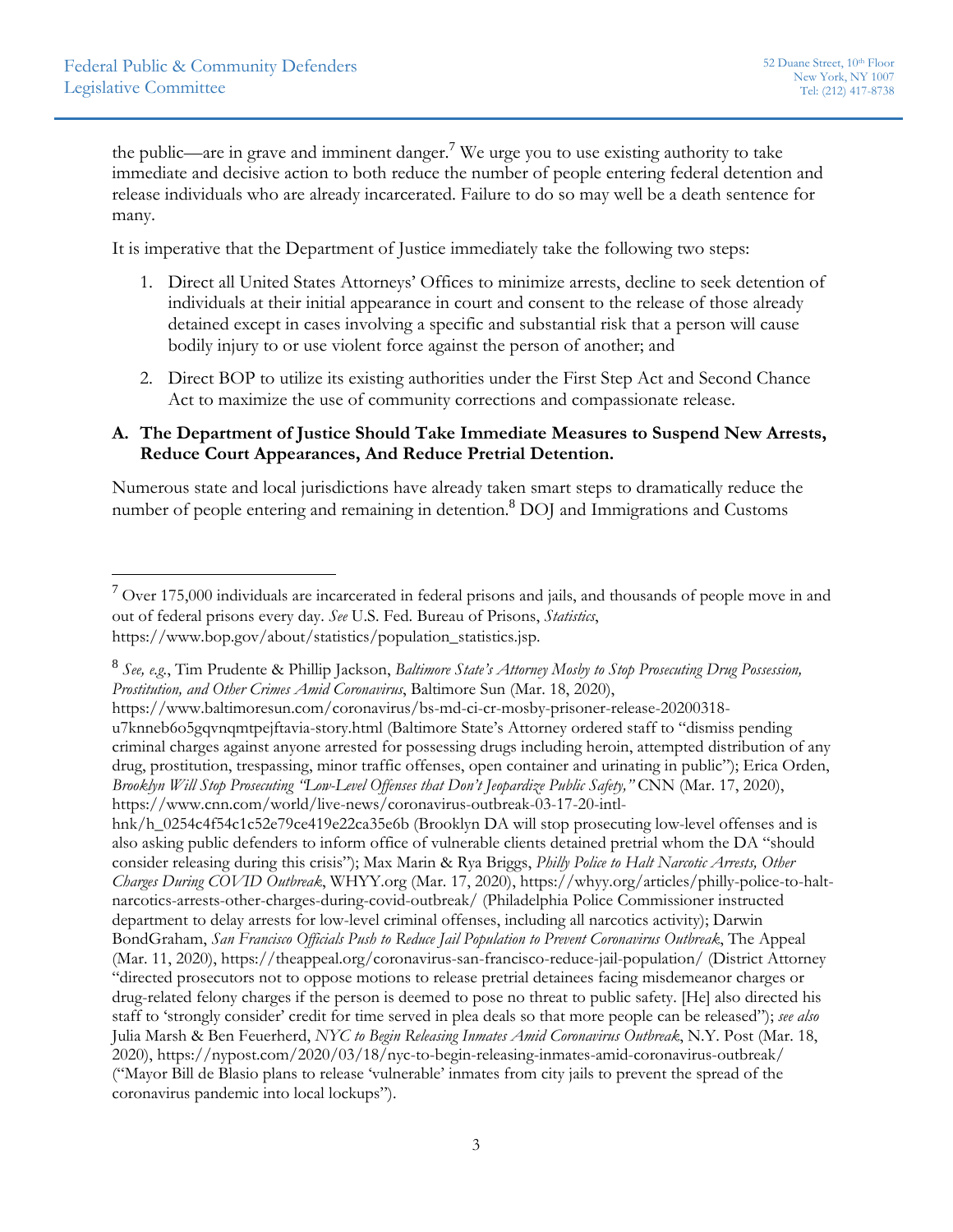Enforcement (ICE) have taken initial—but insufficient—steps in the same direction.<sup>9</sup> DOJ should immediately expand their efforts more broadly.

These changes will neither jeopardize public safety nor increase failure to appear rates; data proves that higher federal release rates do not lead to more crime or flight.<sup>10</sup> Even before this crisis, the Chair of the House Judiciary Committee lamented that federal "release rates have steeply declined" since the passage of the Bail Reform Act, and said, "surely community safety does not justify this trend."<sup>11</sup>

U.S. Attorney's offices should be directed to:

- 1. Decline or suspend prosecutions, except in cases involving a specific and substantial risk that a person will cause bodily injury to or use violent force against the person of another.
- 2. Seek arrest warrants only in cases involving a specific and substantial risk that a person will cause bodily injury to or use violent force against the person of another, and recall outstanding warrants in cases that do not involve such a risk;
- 3. Decline to seek detention of individuals at their initial appearance in court and consent to the release of those already detained absent cases involving a specific and substantial risk that a person will cause bodily injury to or use violent force against the person of another. Failure to adopt this policy would run afoul of the Constitution; pretrial detention under these

 $10$  In 2019, fully 99% of released federal defendants nationwide appeared for court, and over 98% did not commit new offenses while on bond. *See* AO Table H-15,

http://jnet.ao.dcn/sites/default/files/pdf/H15\_Ending12312019.pdf (showing a nationwide failure to appear rate of 1.1% and a rearrest rate of 1.8% in 2019).

| Table H-15.<br>U.S. District Courts ---- Pretrial Services Violations Summary Report<br>For the 12-Month Period Ending September 30, 2019 |                            |                                      |            |                                        |      |     |                                                                |       |                                 |                                                  |                |
|-------------------------------------------------------------------------------------------------------------------------------------------|----------------------------|--------------------------------------|------------|----------------------------------------|------|-----|----------------------------------------------------------------|-------|---------------------------------|--------------------------------------------------|----------------|
| <b>Circuit and</b><br><b>District</b>                                                                                                     | <b>Total Cases</b><br>Open | Cases In<br>Release<br><b>Status</b> | <b>Pct</b> | <b>Cases with</b><br><b>Violations</b> | Pct. |     | <b>Rearrest Violations</b><br>Misde-<br><b>Felony   meanor</b> | Other | <b>FTA</b><br><b>Violations</b> | <b>Technical</b><br><b>Violations I</b> to Court | <b>Reports</b> |
| TOTAL                                                                                                                                     | 193.632                    | 53,476                               | 27.6       | 8.761                                  | 16.4 | 406 | 505                                                            | 65    |                                 | 8.086                                            | 13.544         |

These numbers hold steady for the federal districts with the highest release rates in the country. In 2019, the six districts with the highest release rates (average 69.08%) had an average failure to appear rate of 0.42% and an average re-arrest rate of 0.91%. *See* AO Table H-15; Table H-14A,

https://www.uscourts.gov/sites/default/files/data\_tables/jb\_h14a\_0930.2019.pdf.

<sup>11</sup> *The Administration of Bail by State and Federal Courts: A Call for Reform: Hearing Before the Subcomm. on Crime, Terrorism, and Homeland Security of the H. Comm. on the Judiciary*, 115th Cong. 50:55 (2019), https://judiciary.house.gov/calendar/eventsingle.aspx?EventID=2256.

<sup>9</sup> *See* Maria Sacchetti & Arelis Hernandez, *ICE to Stop Most Immigration Enforcement Inside U.S., Will Focus on Criminals During Coronavirus Outbreak*, Wash. Post (Mar. 18, 2020), https://www.washingtonpost.com/national/ice-halting-most-immigration-

enforcement/2020/03/18/d0516228-696c-11ea-abef-020f086a3fab\_story.html.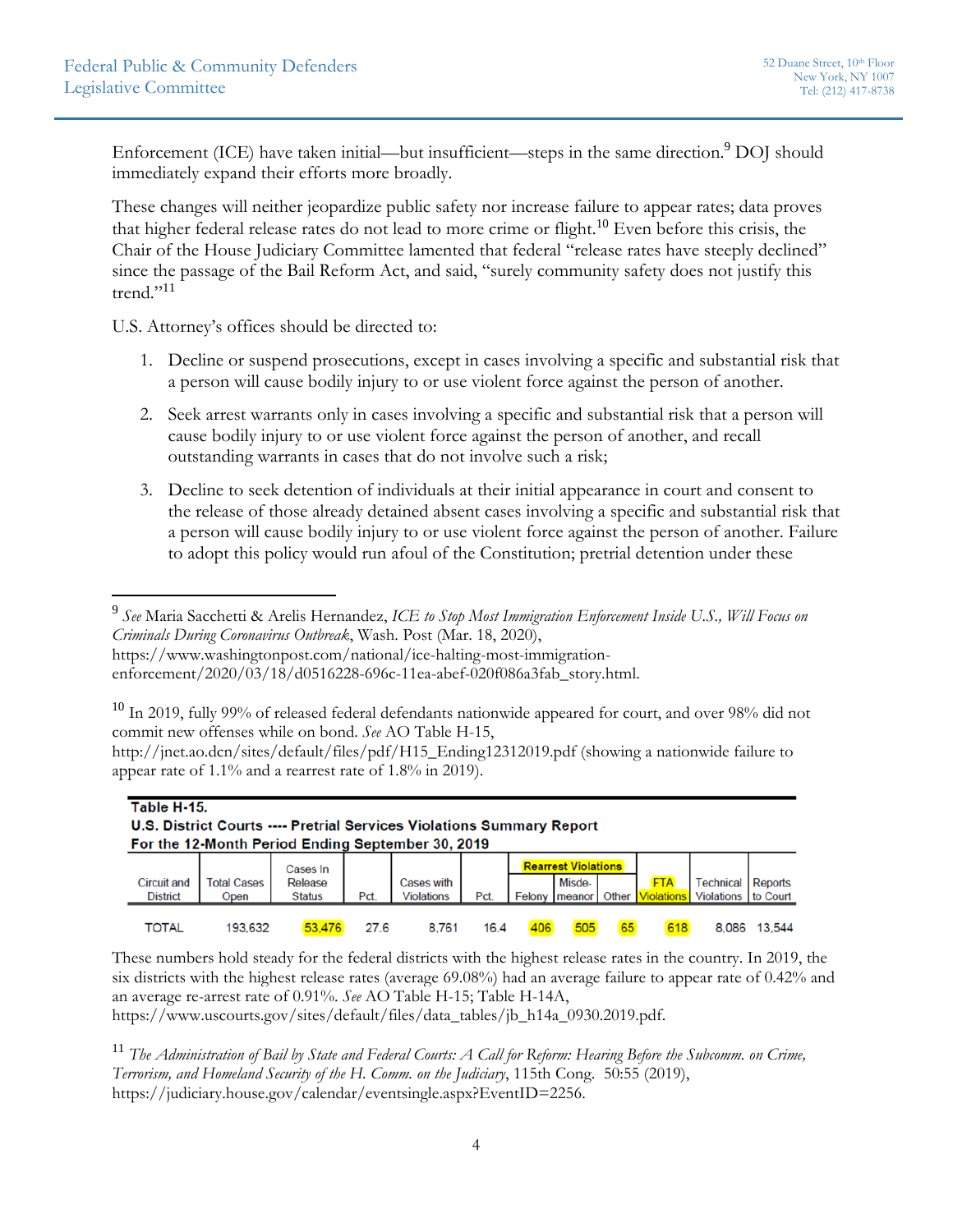circumstances is not purely "regulatory in nature," but rather "constitute[s] punishment before trial in violation of the Due Process Clause."12

# **B. BOP Should Immediately Accelerate And Expand Inmates' Transfer To Community Corrections.**

We strongly urge BOP to exercise its discretion to designate inmates to community corrections under 18 U.S.C. § 3621(b) to maximize the length of time prisoners eligible for community corrections participate in such programs. Because the average time individuals spend in community corrections has been only about one third of the available time, increased utilization of community corrections could result in a substantial difference in the prison population.<sup>13</sup> The Second Chance Act expanded to one year the amount of time a prisoner can spend in community placement and provided that the lesser of up to six months of that time, or ten percent of the sentence imposed, could be spent in home confinement. 18 U.S.C. § 3624(c). The First Step Act took pains to underscore this expansion, providing in section 602:

Home confinement authority. – The authority under this subsection may be used to place a prisoner in home confinement for the shorter of 10 percent of the term of imprisonment of that prisoner or 6 months. **The Bureau of Prisons shall, to the extent practicable, place prisoners with lower risk levels and lower needs on home confinement for the maximum amount of time permitted under this paragraph**. 14

BOP has directed staff to comply with this directive.<sup>15</sup>

Accelerating and expanding the use of community corrections in response to the national emergency is consistent with statutes and rules that require individualized consideration of the length of community corrections.<sup>16</sup> General and specific risks arising from the COVID-19 pandemic must be

14 The First Step Act of 2018, § 602, Pub. L. No. 115-391, 132 Stat. 5194, 5238 (2018) (amending 18 U.S.C.  $\Im$  2624(c)(2)) (emphasis added).

<sup>15</sup> *See* Fed. Bureau of Prisons, Operations Memorandum: 001-2019 at 2, *Home Confinement under the First Step Act*, (Apr. 4, 2019) (providing that "staff should refer eligible inmates for the maximum amount of time permitted under the statutory requirements").

<sup>16</sup> *See* 18 U.S.C. § 3621(b)(3) (requiring consideration of designation decision include the "characteristics of the prisoner"); 18 U.S.C. § 3624(c)(6)(B) (requiring regulation that includes placement in community corrections "determined on an individual basis"); 28 C.F.R. § 524.11(b) (providing for program reviews with prisoner participation). In addition, BOP would be meeting the statutory directives calling for maximum time in community corrections for certain categories of prisoners. *See* 18 U.S.C. § 3624(c)(2) ("The Bureau of Prisons shall, to the extent practicable, place prisoners with lower risk levels and lower needs on home confinement for the maximum amount of time permitted under this paragraph."); 34 U.S.C.  $\delta$  60541 (a)(2)(A) ("Incentives for a prisoner who participates in reentry and skill development programs which may, at the discretion of the Director, include [] the maximum period in a community confinement facility"); Fed. Bureau

<sup>12</sup> *United States v. Salerno*, 481 U.S. 739, 748 (1987).

<sup>13</sup> *See, e.g.*, U.S. Dep't of Justice Office of the Inspector General, *Audit of the Federal Bureau of Prisons' Management of Inmate Placements in Residential Reentry Centers and Home Confinement* 22 (Nov. 2016).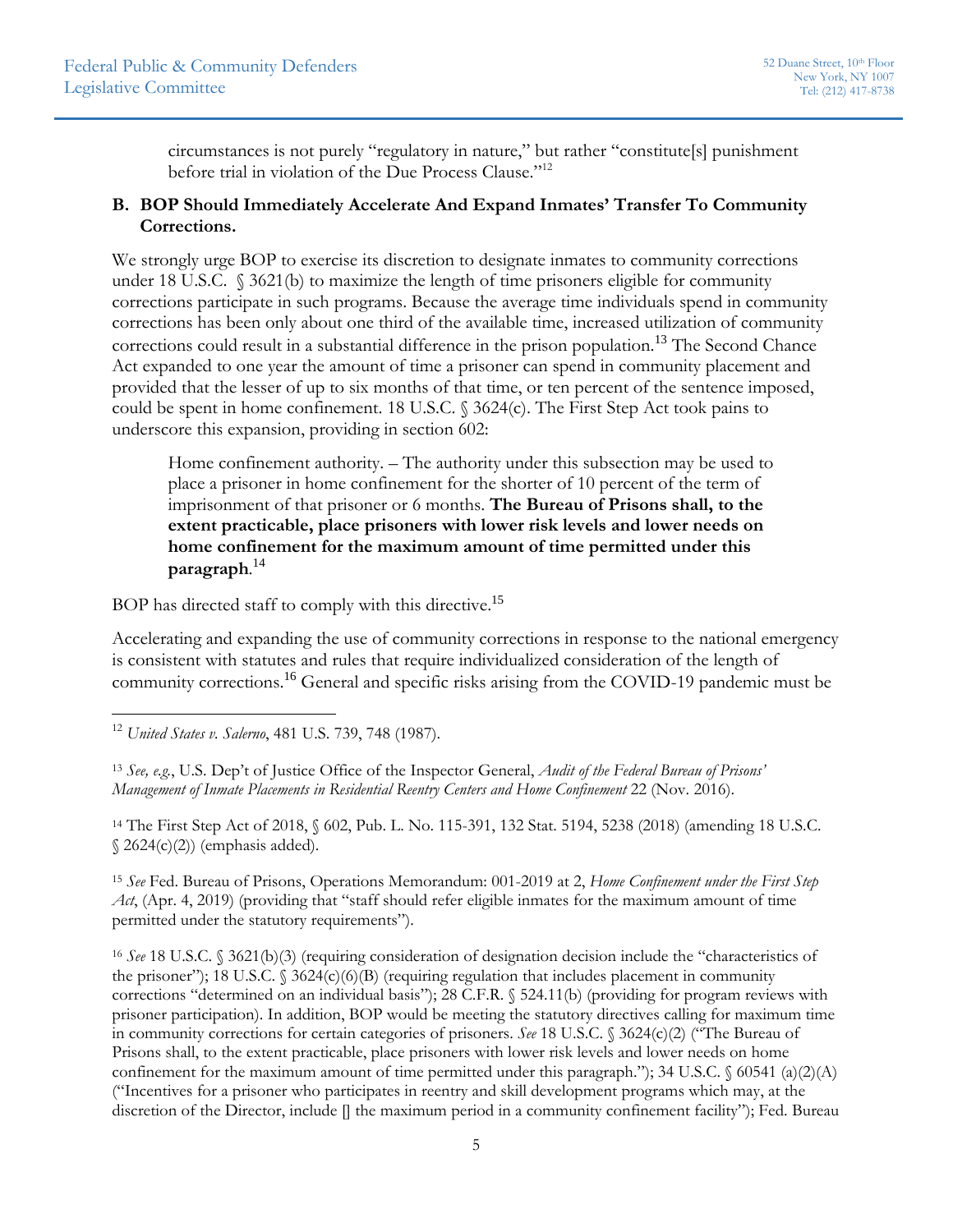considered in making these individualized assessments. BOP currently has the authority to immediately and significantly expand its use of community-based correctional facilities. Congress recognized the value of providing community-based reentry by both doubling the time of community corrections in the Second Chance Act and by expanding potential community corrections beyond one year for certain prisoners eligible for earned time credits in the First Step Act. Full utilization of community corrections to reduce BOP's population is consistent with Congress's purpose in enacting those laws.

BOP can exercise its designation authority to address COVID-19 by directing staff to reassess, pursuant to 18 U.S.C. § 3621(b), whether individuals can be immediately transferred to community corrections for the maximum available time or otherwise accelerate transfer to community corrections. BOP should also increase use of the elderly offender pilot program for home confinement, as modified by  $\S$  603 of the First Step Act.<sup>17</sup> The First Step Act's expansion of this program reflects the lower recidivism rate for elderly offenders and allows BOP to place vulnerable offenders over 60 years old in home confinement for a larger portion of their sentence. *See* 18 U.S.C.  $\S$  3621(c)(1); 34 U.S.C.  $\S$  60541(g)(1)(C).

# **C. BOP Should Expand The "Extraordinary And Compelling Reasons" In Program Statement 5050.50 To Include Vulnerability To COVID-19.**

The First Step Act expanded sentencing courts' discretion to reduce sentences based on "extraordinary and compelling reasons" under 18 U.S.C.  $\S$  3582(c)(1)(A)(i). The COVID-19 pandemic unquestionably constitutes "extraordinary and compelling reasons." Centers for Disease Control and Prevention has identified persons over the age of 60, as well as persons with diabetes, respiratory problems, and compromised immune systems as facing special danger from COVID- $19.18$ 

BOP should respond to this national emergency by amending its policy statement on compassionate release to specifically include consideration of those individuals in prison whose health is most at risk with this pandemic. The United States Sentencing Commission's examples of extraordinary and compelling reasons in the commentary to the compassionate release guideline recognize BOP's continued authority to recommend a reduction in sentence based on factors other than those already identified. U.S.S.G. § 1B1.13, comment n.1(D). By informally amending its compassionate release program statement on an emergency basis,<sup>19</sup> BOP could directly address the need for judicial

of Prisons, Program Statement 5330.11: Psychology Treatment Programs, § 2.5.15(a)(1)(ii) (incentives for RDAP participation), 19 (2009) (RDAP participants should receive "[c]onsideration for the maximum period of time in a community-based treatment program[.]").

<sup>17</sup> *See* First Step Act of 2018, § 603, Pub. L. No. 115-391, 132 Stat. 5194, 5238 (2018); *see also* Fed. Bureau of Prisons, Operations Memorandum: 001-2019, *Home Confinement under the First Step Act* (Apr. 4, 2019).

<sup>18</sup> *See* Centers of Disease Control and Prevention, *Coronavirus Disease 2019 (COVID-19) Are You at High Risk for Severe Illness?* (March 12, 2020), https://bit.ly/2vgUt1P.

<sup>19</sup> *See* Fed. Bureau of Prisons*, Program Statement 5050.50: Compassionate Release/Reduction in Sentence Procedures for Implementation of 18 U.S.C. §§ 3583 and 4205(g)* (2019).